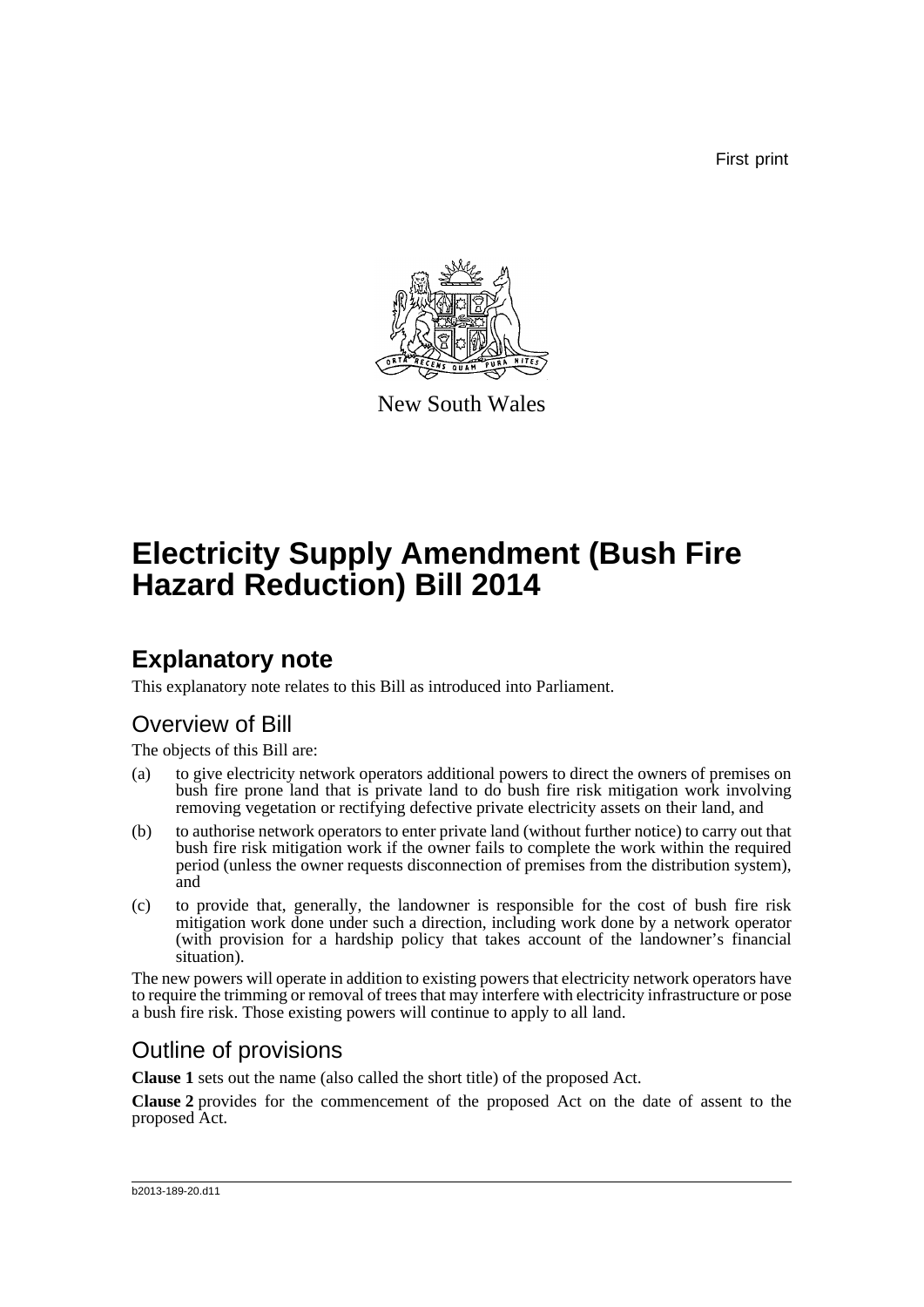### **Schedule 1 Amendment of Electricity Supply Act 1995 No 94**

**Schedule 1 [1]** inserts a new Division in Part 5 (Powers and duties of network operators and retailers) of the Act that creates special powers for bush fire prevention on bush fire prone land. The Division comprises the following provisions:

- (a) **Proposed section 53A** defines terms used in the new Division, including *bush fire prone land,* which is defined to mean land that is bush fire prone land under the *Environmental Planning and Assessment Act 1979* in any area of the State (that is, land recorded for the time being as bush fire prone land on a bush fire prone land map for the area certified by the Commissioner of the NSW Rural Fire Service).
- (b) **Proposed section 53B** provides that the proposed Division applies only to bush fire prone land, but that the proposed Division does not prevent the taking of action under section 48 of the Act (Interference with electricity works by trees) in relation to premises on bush fire prone land.
- (c) **Proposed section 53C** provides for a network operator to give a written notice to the owner or occupier of any premises on bush fire prone land that is private land directing the owner to do bush fire risk mitigation work on vegetation or aerial consumers mains on the premises (which may involve the trimming or removal of vegetation or the repair of a fault or defect in aerial consumers mains) if the network operator has determined that:
	- (i) the vegetation could make the network operator's electricity works become a potential cause of bush fire, or
	- (ii) the vegetation fails to satisfy the requirements of any standard as to required clearances between vegetation and electricity works or aerial consumers mains, or
	- (iii) the vegetation could make aerial consumers mains on the premises become a potential cause of bush fire, or
	- (iv) a fault or defect in the aerial consumers mains could make them become a potential cause of bush fire.
- (d) **Proposed section 53D** specifies who has the responsibility for the cost of bush fire risk mitigation work under direction. Generally, the owner of premises is responsible unless the work was done because the vegetation could make the network operator's electricity works become a potential cause of bush fire, or because the vegetation fails to satisfy the requirements of any standard as to required clearances between vegetation and electricity works, in which case the network operator is responsible.
- (e) **Proposed section 53E** provides for what directions to do bush fire risk mitigation work must specify (including what work is required, the time limit, who is responsible for the cost and what may happen if the work is not done on time).
- (f) **Proposed section 53F** provides that, to comply with a direction, the owner of the premises must, within 30 days, notify the network operator that the work will be done, or request the network operator to disconnect the supply of electricity to the premises. If the work is to be done, the owner has 60 days to do the work. The proposed section also provides that, if the owner does not comply with the direction, the network operator may do the required work and recover the reasonable cost of doing the work from the owner.
- (g) **Proposed section 53G** provides that no compensation is payable by a network operator for or in connection with the exercise in good faith and without negligence of a function under the proposed Division.
- (h) **Proposed section 53H** provides that an environmental planning instrument cannot prohibit, require development consent for or otherwise restrict the doing on any land of work required under the proposed Division, that the environmental assessment provisions of the *Environmental Planning and Assessment Act 1979* do not apply to such work and that such work can be done despite any requirement for an approval, consent or other authorisation made by any other law, including those about native vegetation, threatened species conservation and national parks.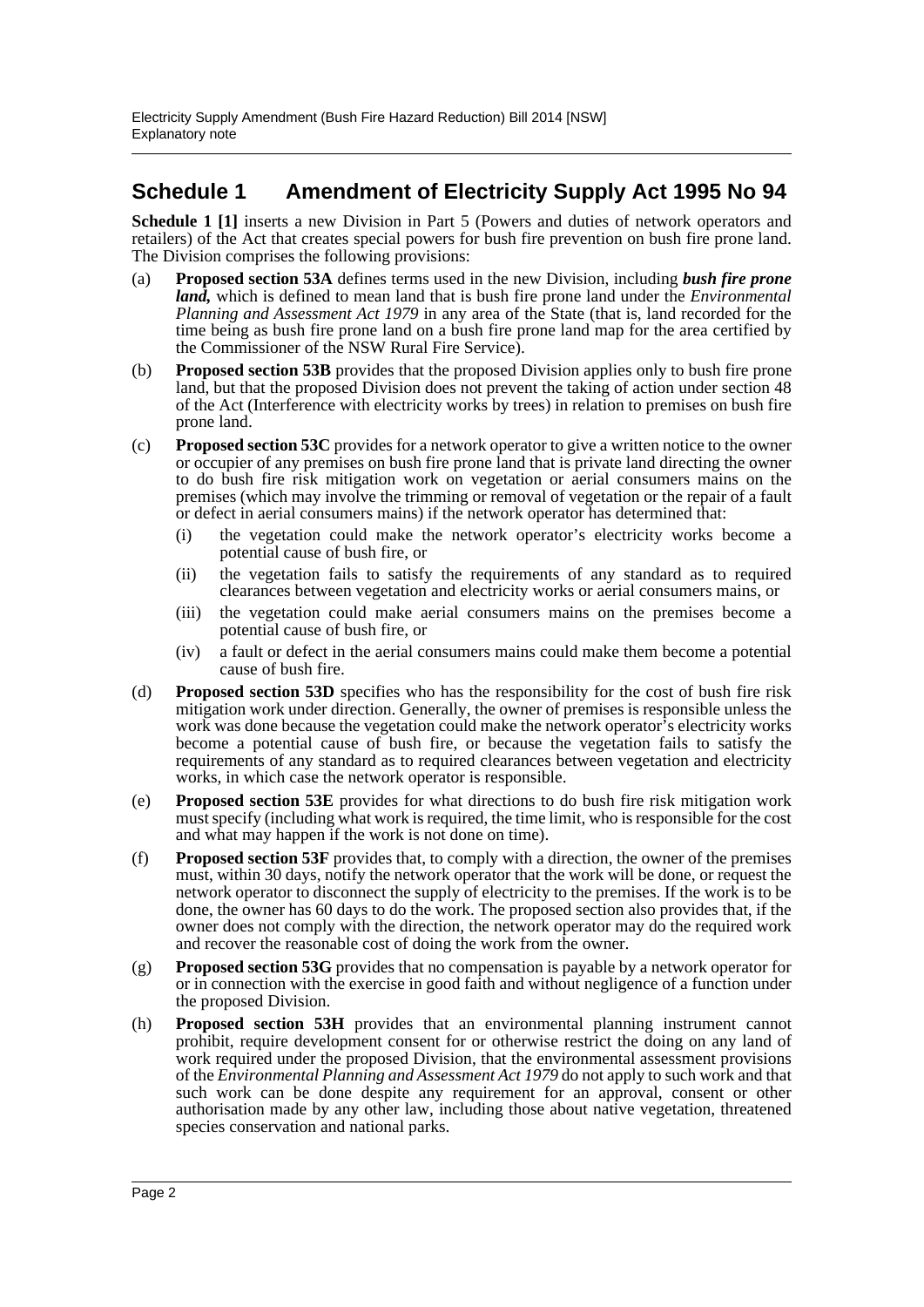(i) **Proposed section 53I** requires a network operator to have and implement a hardship policy (approved by the Australian Energy Regulator) for assisting persons who are experiencing difficulties due to hardship in connection with payment of the cost of works done by the network operator when the person fails to comply with a direction under the proposed Division.

**Schedule 1 [2]** makes it clear that existing powers of entry that support the exercise of certain functions of network operators extend to functions under existing section 48 (which empowers a network operator to require the trimming or removal of trees) and functions under proposed Division  $2A$  of Part 5 to be inserted by the Bill.

**Schedule 1 [3]** provides that a network operator exercising a power of entry is not required to give notice of entry if entry is for the purpose of doing work in the exercise of a function under proposed Division 2A of Part 5 to be inserted by the Bill.

**Schedule 1 [4]** provides that a network operator is not liable to pay compensation to the owner or occupier of land for loss or damage arising from the exercise of a power of entry in connection with the exercise of a function under proposed Division 2A of Part 5 to be inserted by the Bill.

**Schedule 1 [5]** makes a minor change to regulation-making powers.

### **Schedule 2 Amendment of Electricity Supply (General) Regulation 2014**

**Schedule 2** makes a minor amendment to a provision of the Regulation dealing with the manner in which notices and other documents under the Regulation are to be given to extend the provision to notices and other documents given under the Act.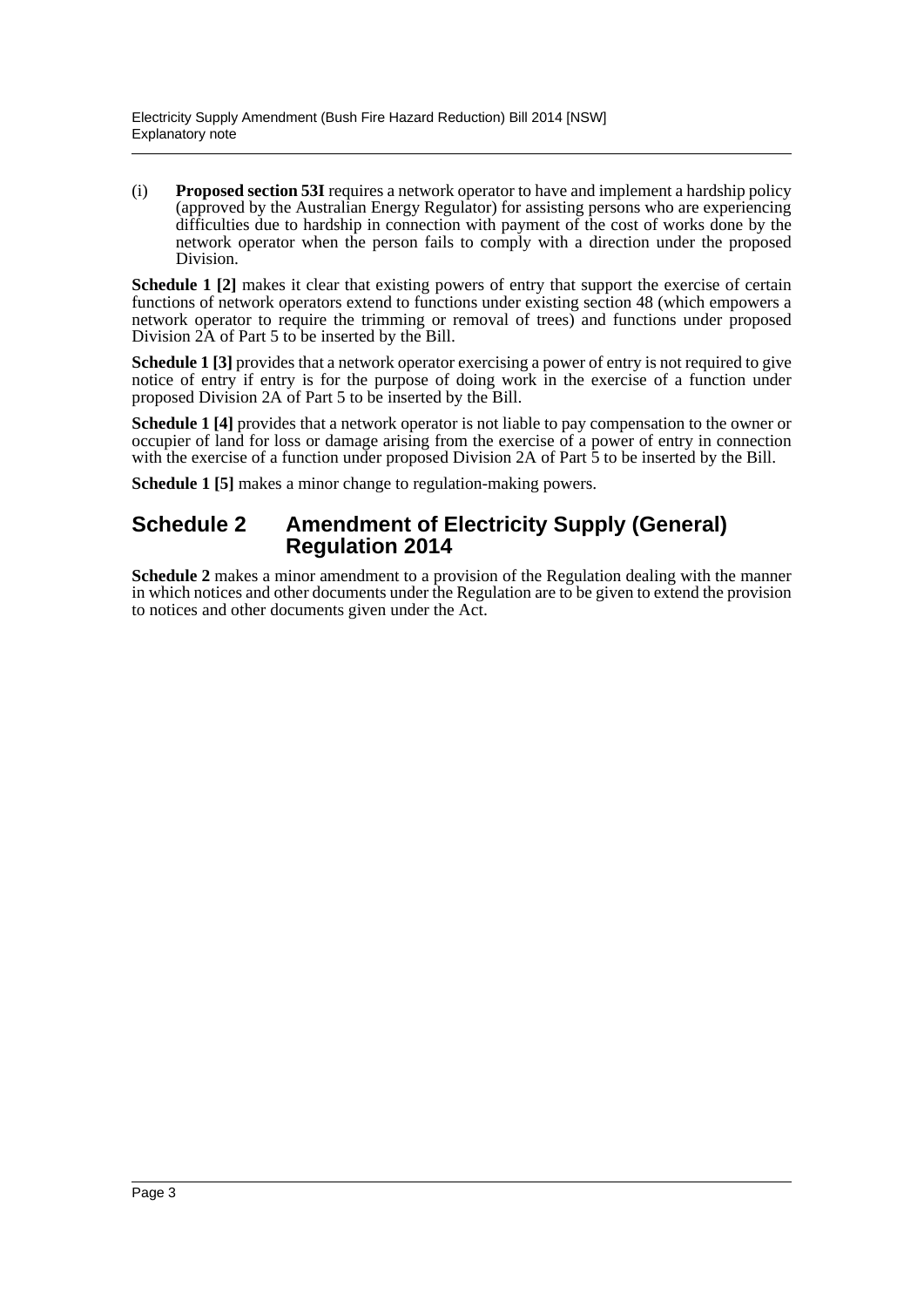First print



New South Wales

# **Electricity Supply Amendment (Bush Fire Hazard Reduction) Bill 2014**

# **Contents**

|            |                                                           | Page          |
|------------|-----------------------------------------------------------|---------------|
|            |                                                           |               |
|            | Name of Act                                               | 2             |
|            | Commencement                                              | $\mathcal{P}$ |
| Schedule 1 | Amendment of Electricity Supply Act 1995 No 94            | 3             |
| Schedule 2 | Amendment of Electricity Supply (General) Regulation 2014 | 8             |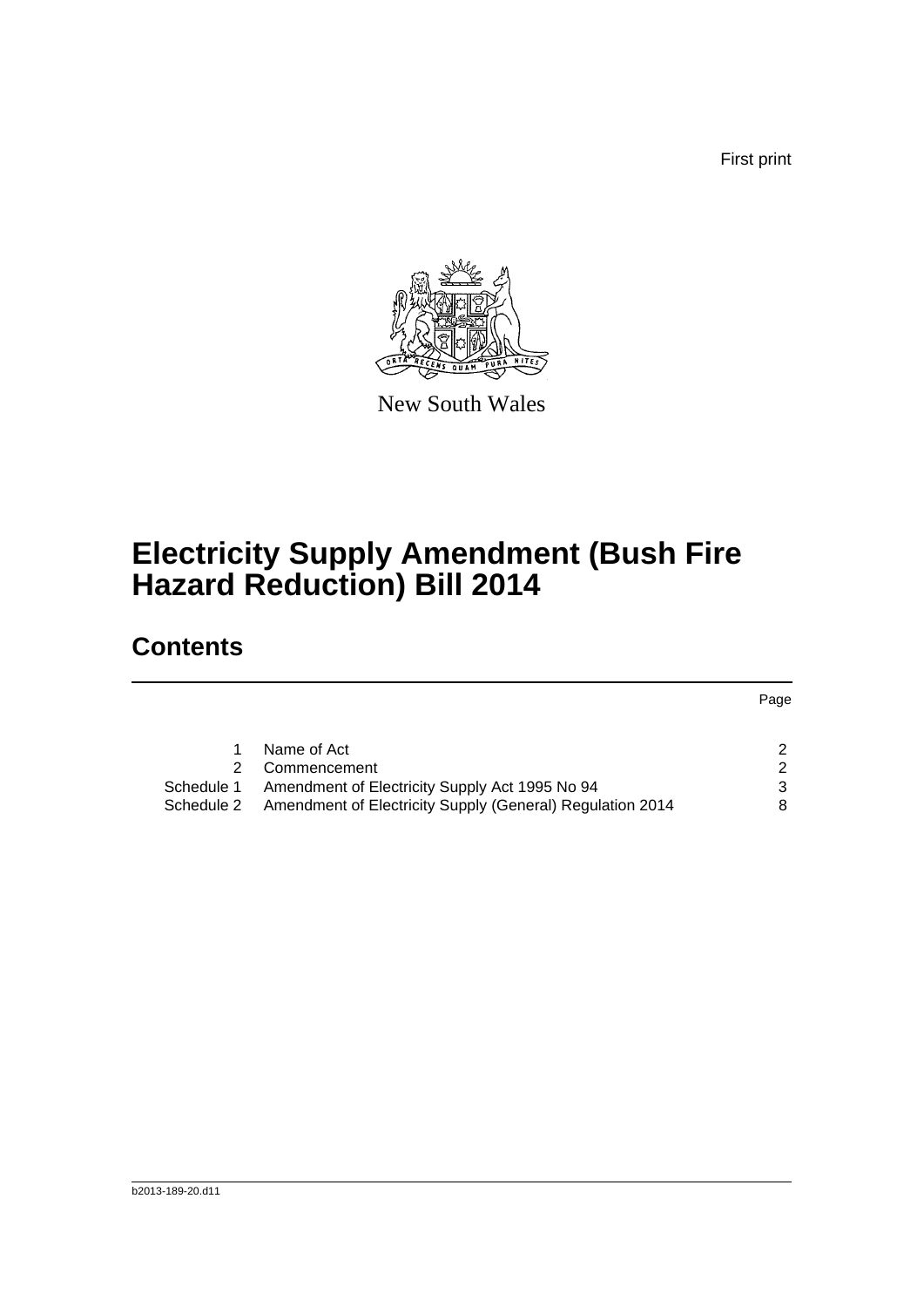

New South Wales

# **Electricity Supply Amendment (Bush Fire Hazard Reduction) Bill 2014**

No , 2014

### **A Bill for**

An Act to amend the *Electricity Supply Act 1995* to make further provision for bush fire hazard reduction; and for other purposes.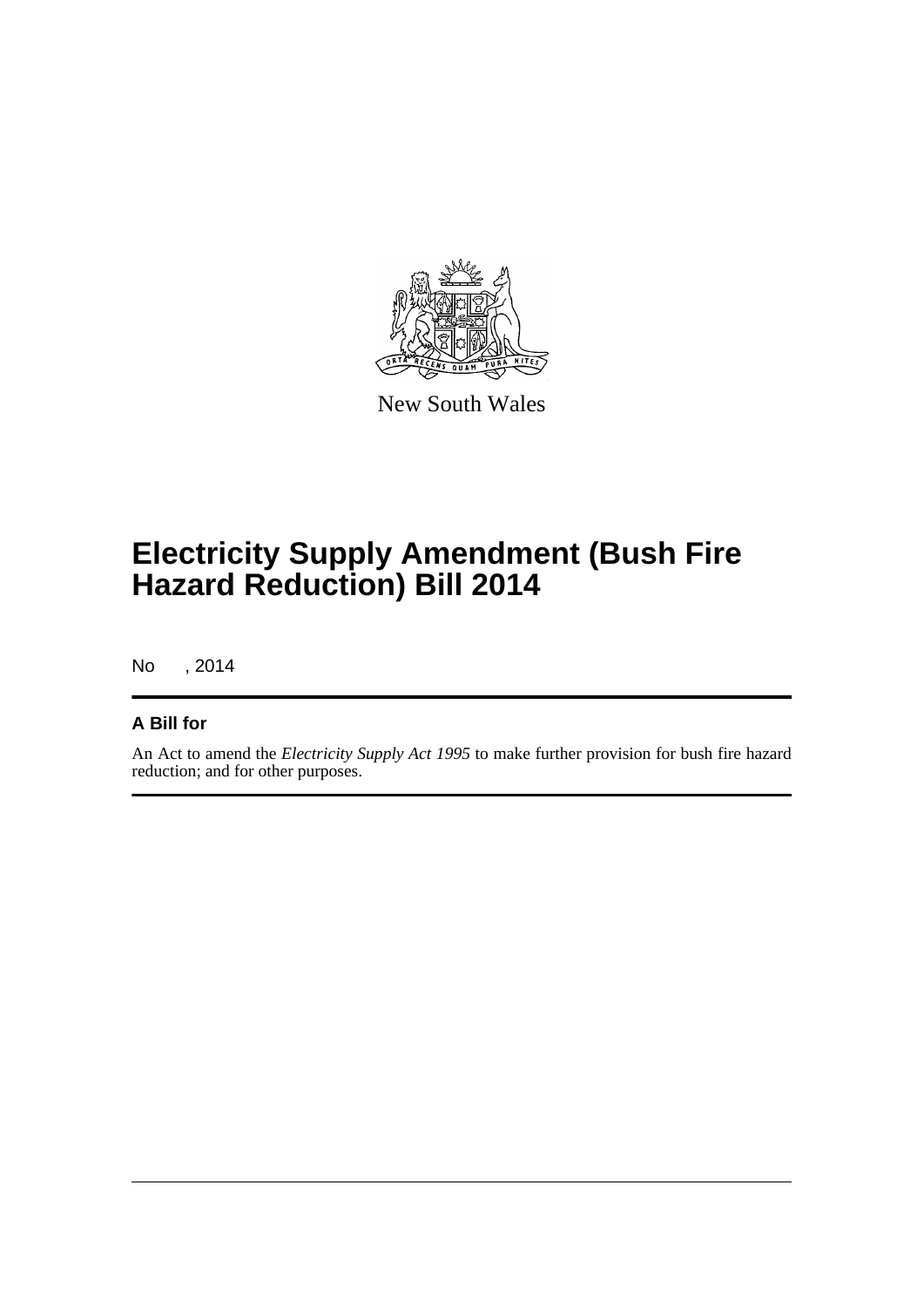<span id="page-5-1"></span><span id="page-5-0"></span>

| 2      |
|--------|
| 3<br>4 |
| 5      |
| 6      |
|        |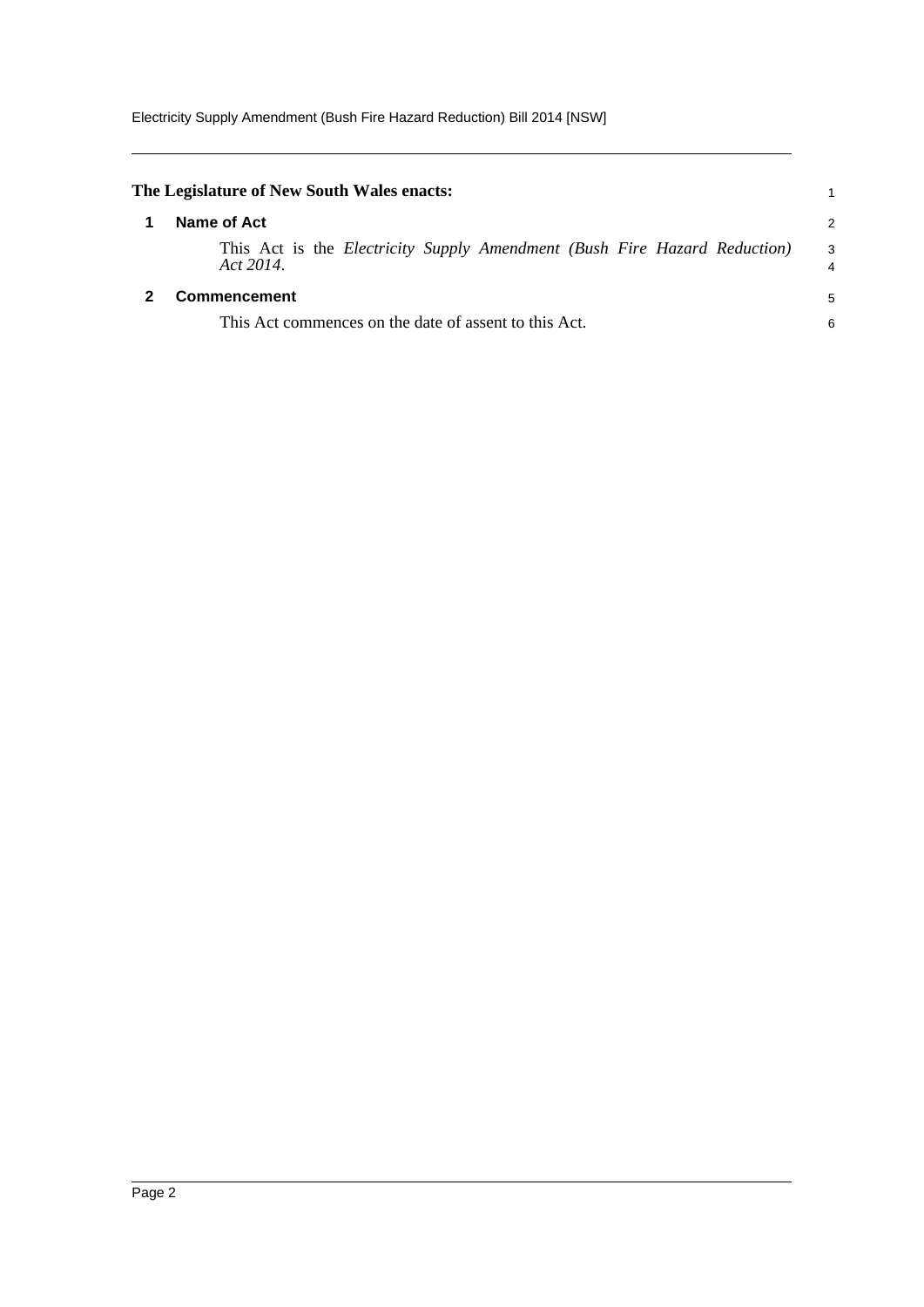<span id="page-6-0"></span>

|     | <b>Schedule 1</b>   |                                                                    |                    | <b>Amendment of Electricity Supply Act 1995 No 94</b>                                                                                                                                                                                                                                                                      | 1                    |  |  |
|-----|---------------------|--------------------------------------------------------------------|--------------------|----------------------------------------------------------------------------------------------------------------------------------------------------------------------------------------------------------------------------------------------------------------------------------------------------------------------------|----------------------|--|--|
| [1] | Part 5, Division 2A |                                                                    |                    |                                                                                                                                                                                                                                                                                                                            |                      |  |  |
|     |                     | $\overline{\mathbf{c}}$<br>Insert after Division 2 of Part 5:<br>3 |                    |                                                                                                                                                                                                                                                                                                                            |                      |  |  |
|     |                     | <b>Division 2A</b>                                                 |                    | Special powers for bush fire prevention                                                                                                                                                                                                                                                                                    | 4                    |  |  |
|     | 53A                 |                                                                    | <b>Definitions</b> |                                                                                                                                                                                                                                                                                                                            | 5                    |  |  |
|     |                     |                                                                    |                    | In this Division:                                                                                                                                                                                                                                                                                                          | 6                    |  |  |
|     |                     |                                                                    |                    | <i>derial consumers mains</i> means that part of an electrical installation consisting<br>of overhead conductors and support structures between the main switchboard<br>of an electrical installation and a support structure that is the connection point<br>with the distribution system.                                | 7<br>8<br>9<br>10    |  |  |
|     |                     |                                                                    |                    | <b>bush fire prone land</b> means land that is bush fire prone land under the<br>Environmental Planning and Assessment Act 1979 in any area of the State.                                                                                                                                                                  | 11<br>12             |  |  |
|     |                     |                                                                    |                    | <i>private land</i> means any land that is not:                                                                                                                                                                                                                                                                            | 13                   |  |  |
|     |                     |                                                                    | (a)                | dedicated, or acquired for the purpose of dedication, under the <i>Forestry</i><br>Act 2012 or in respect of which the Forestry Corporation has obtained<br>the benefit of a forestry right within the meaning of Division 4 of Part 6<br>of the Conveyancing Act 1919, or                                                 | 14<br>15<br>16<br>17 |  |  |
|     |                     |                                                                    | (b)                | dedicated or reserved, or acquired for the purpose of dedication or<br>reservation, under the National Parks and Wildlife Act 1974, or                                                                                                                                                                                     | 18<br>19             |  |  |
|     |                     |                                                                    | (c)                | vested in, or under the control of, Rail Corporation New South Wales,<br>Transport for NSW or Roads and Maritime Services, or                                                                                                                                                                                              | 20<br>21             |  |  |
|     |                     |                                                                    | (d)                | within the catchment area of a water authority, or                                                                                                                                                                                                                                                                         | 22                   |  |  |
|     |                     |                                                                    | (e)                | unoccupied Crown land (being Crown land that is not held under a lease<br>or licence or not vested in, or under the control of, trustees), or                                                                                                                                                                              | 23<br>24             |  |  |
|     |                     |                                                                    | (f)                | land prescribed by the regulations as public land for the purposes of this<br>definition.                                                                                                                                                                                                                                  | 25<br>26             |  |  |
|     |                     |                                                                    |                    | <i>vegetation</i> means a tree, shrub or plant.                                                                                                                                                                                                                                                                            | 27                   |  |  |
|     | 53B                 |                                                                    |                    | <b>Application of Division</b>                                                                                                                                                                                                                                                                                             | 28                   |  |  |
|     |                     |                                                                    | land.              | This Division applies only to bush fire prone land but does not prevent the<br>taking of action under section 48 in relation to premises on bush fire prone                                                                                                                                                                | 29<br>30<br>31       |  |  |
|     | 53C                 |                                                                    |                    | Power to give directions for bush fire risk mitigation work on private land                                                                                                                                                                                                                                                | 32                   |  |  |
|     |                     | (1)                                                                |                    | A network operator may by a written notice given to the owner or occupier of<br>any premises on bush fire prone land that is private land direct the owner of<br>the premises to do bush fire risk mitigation work on vegetation or aerial<br>consumers mains on the premises if the network operator has determined that: | 33<br>34<br>35<br>36 |  |  |
|     |                     |                                                                    | (a)                | the vegetation could make the network operator's electricity works<br>become a potential cause of bush fire, or                                                                                                                                                                                                            | 37<br>38             |  |  |
|     |                     |                                                                    | (b)                | the vegetation fails to satisfy the requirements of any standard (adopted<br>by the network operator for the purposes of reducing the risk of bush<br>fire) as to required clearances between vegetation and electricity works<br>or aerial consumers mains, or                                                            | 39<br>40<br>41<br>42 |  |  |
|     |                     |                                                                    | (c)                | the vegetation could make aerial consumers mains on the premises<br>become a potential cause of bush fire, or                                                                                                                                                                                                              | 43<br>44             |  |  |
|     |                     |                                                                    |                    |                                                                                                                                                                                                                                                                                                                            |                      |  |  |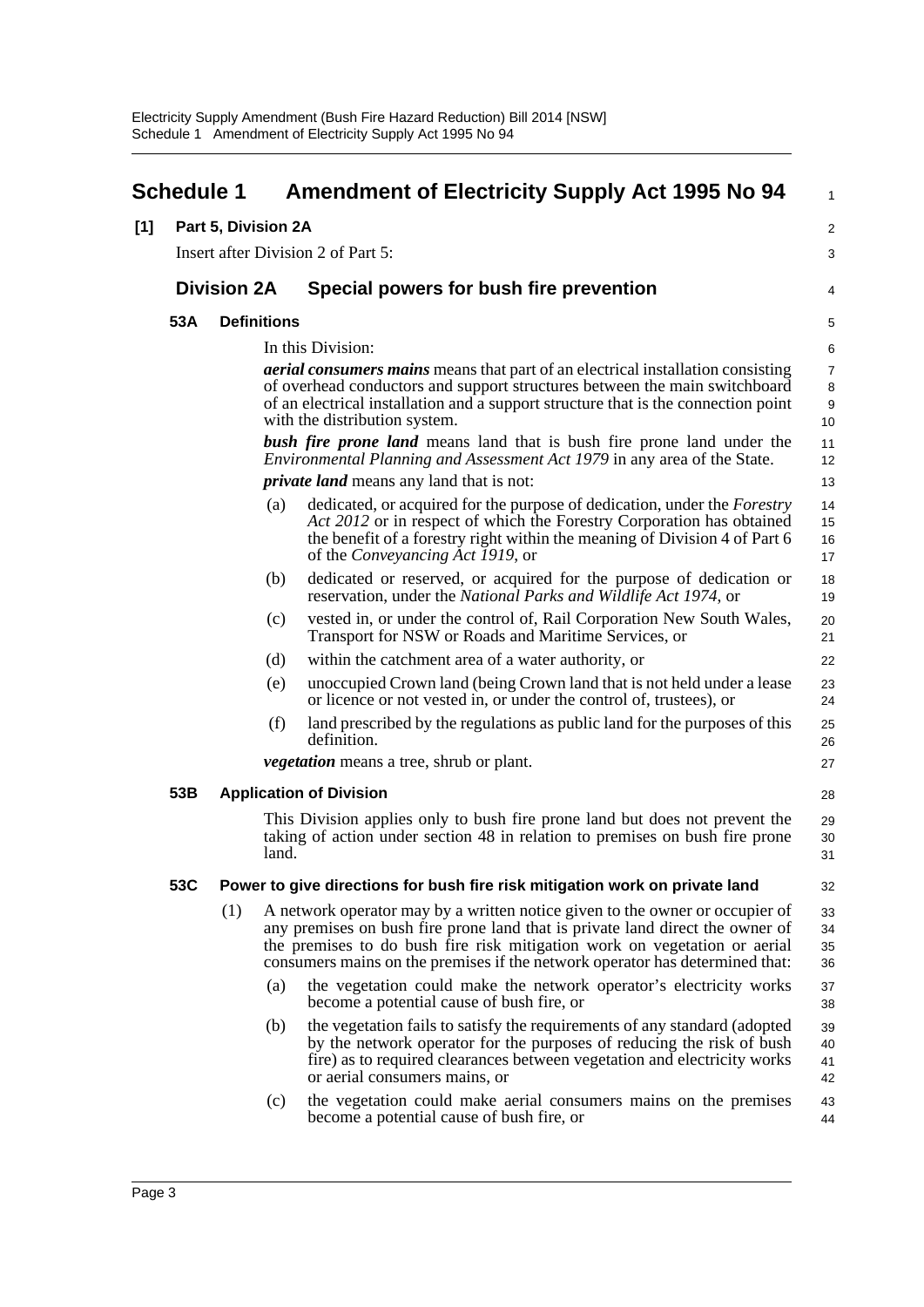|     |     | (d)                                                                                                                                                                                                                                | a fault or defect in the aerial consumers mains could make them become<br>a potential cause of bush fire.                                                                                                                                                                                                                                              | $\mathbf{1}$<br>2          |  |  |
|-----|-----|------------------------------------------------------------------------------------------------------------------------------------------------------------------------------------------------------------------------------------|--------------------------------------------------------------------------------------------------------------------------------------------------------------------------------------------------------------------------------------------------------------------------------------------------------------------------------------------------------|----------------------------|--|--|
|     | (2) |                                                                                                                                                                                                                                    | The work that can be directed to be done as bush fire risk mitigation work is:                                                                                                                                                                                                                                                                         | 3                          |  |  |
|     |     | (a)                                                                                                                                                                                                                                | for vegetation, the trimming or removal of the vegetation, or                                                                                                                                                                                                                                                                                          | 4                          |  |  |
|     |     | (b)                                                                                                                                                                                                                                | for a fault or defect in aerial consumers mains, the repair of the fault or<br>defect.                                                                                                                                                                                                                                                                 | 5<br>6                     |  |  |
| 53D |     |                                                                                                                                                                                                                                    | Responsibility for cost of bush fire risk mitigation work under direction                                                                                                                                                                                                                                                                              | 7                          |  |  |
|     | (1) | The owner of premises is responsible for the cost of bush fire risk mitigation<br>work that is the subject of a direction to the owner under this Division unless<br>the network operator is responsible for the cost of the work. |                                                                                                                                                                                                                                                                                                                                                        |                            |  |  |
|     | (2) |                                                                                                                                                                                                                                    | The network operator is responsible for the cost of the following bush fire risk<br>mitigation work that is the subject of a direction under this Division:                                                                                                                                                                                            | 11<br>12                   |  |  |
|     |     | (a)                                                                                                                                                                                                                                | work on vegetation that the network operator has determined could<br>make the network operator's electricity works become a potential cause<br>of bush fire,                                                                                                                                                                                           | 13<br>14<br>15             |  |  |
|     |     | (b)                                                                                                                                                                                                                                | work on vegetation that the network operator has determined fails to<br>satisfy the requirements of any standard (adopted by the network<br>operator for the purposes of reducing the risk of bush fire) as to required<br>clearances between vegetation and the network operator's electricity<br>works.                                              | 16<br>17<br>18<br>19<br>20 |  |  |
|     | (3) | The network operator is not responsible for the cost of work in either of the<br>21<br>following circumstances:                                                                                                                    |                                                                                                                                                                                                                                                                                                                                                        |                            |  |  |
|     |     | (a)                                                                                                                                                                                                                                | if, after the electricity works were first laid or installed, an owner or<br>occupier of the premises planted the vegetation, or caused or permitted<br>the vegetation to be planted, in circumstances in which the owner or<br>occupier ought reasonably to have known that destruction of, damage to<br>or interference with the works would result, | 23<br>24<br>25<br>26<br>27 |  |  |
|     |     | (b)                                                                                                                                                                                                                                | the land in or on which the vegetation is located, and on or over which<br>the works are located, was the subject of an easement in favour of the<br>network operator (or a predecessor of the network operator) when the<br>vegetation was planted.                                                                                                   | 28<br>29<br>30<br>31       |  |  |
| 53E |     | <b>Contents of direction</b>                                                                                                                                                                                                       |                                                                                                                                                                                                                                                                                                                                                        |                            |  |  |
|     | (1) |                                                                                                                                                                                                                                    | A direction under this Division to the owner of premises to do bush fire risk<br>mitigation work is to specify the following:                                                                                                                                                                                                                          | 33<br>34                   |  |  |
|     |     | (a)                                                                                                                                                                                                                                | the particular work required to be done (the <i>required work</i> ) and a<br>statement of the reason the work is required to be done,                                                                                                                                                                                                                  | 35<br>36                   |  |  |
|     |     | (b)                                                                                                                                                                                                                                | that the owner must do the required work within 60 days after the<br>direction is given and must within 30 days after the direction is given<br>notify the network operator (in the manner required by the direction)<br>that the required work will be done within that 60 days,                                                                      | 37<br>38<br>39<br>40       |  |  |
|     |     | (c)                                                                                                                                                                                                                                | that the owner may (as an alternative to doing the required work)<br>comply with the direction by requesting the network operator within<br>30 days after the direction is given to disconnect the supply of<br>electricity to the premises,                                                                                                           | 41<br>42<br>43<br>44       |  |  |
|     |     | (d)                                                                                                                                                                                                                                | that the network operator is authorised to enter the premises and do the<br>required work on behalf of the owner if the direction is not complied<br>with,                                                                                                                                                                                             | 45<br>46<br>47             |  |  |
|     |     |                                                                                                                                                                                                                                    |                                                                                                                                                                                                                                                                                                                                                        |                            |  |  |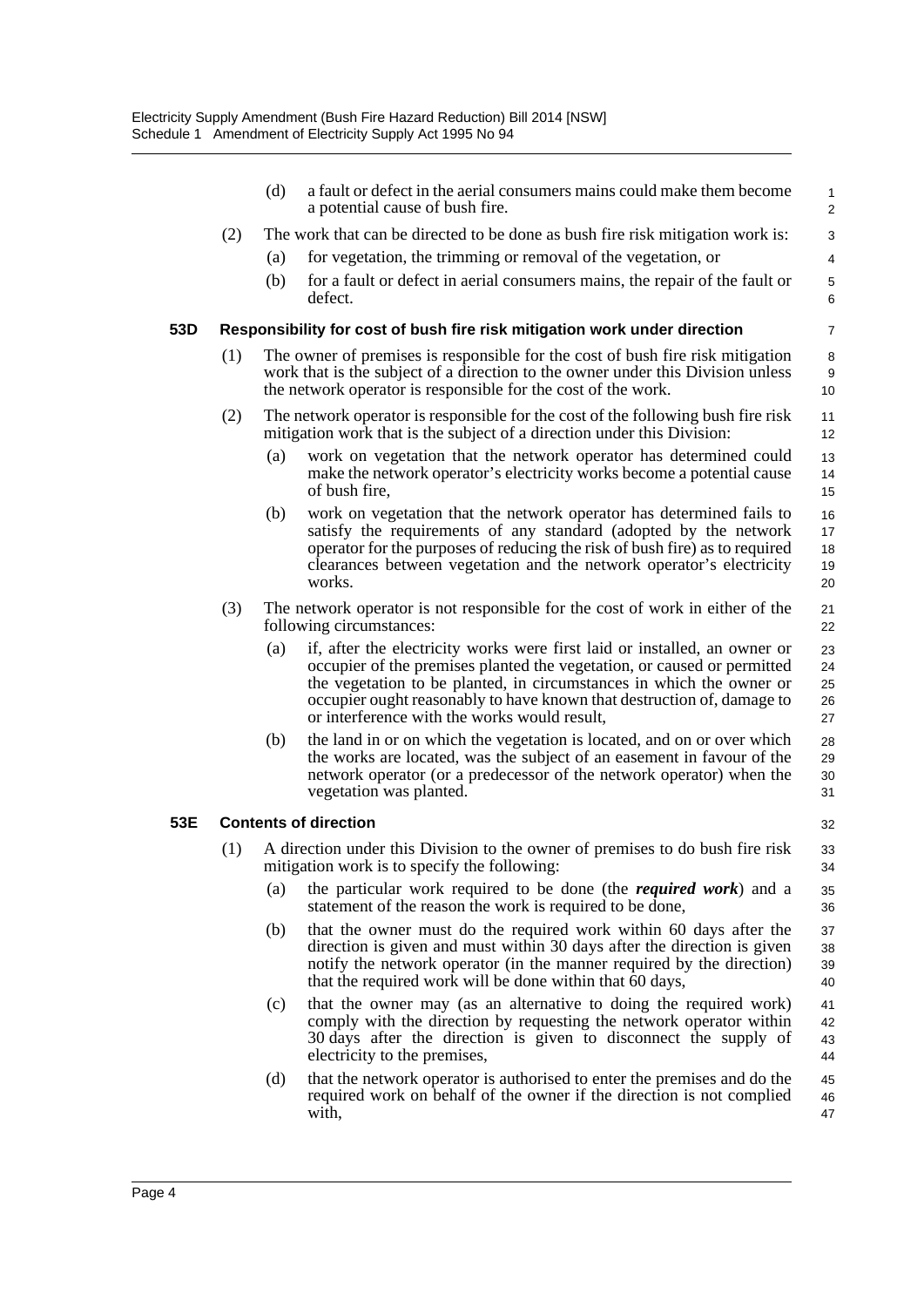|     | (e)                                                                                                                                                                                                                                                                                                                                    | if the network operator is responsible for the cost of the work—that the<br>network operator undertakes to pay the reasonable cost of doing the<br>work,                                                                                                               | 1<br>2<br>3                 |
|-----|----------------------------------------------------------------------------------------------------------------------------------------------------------------------------------------------------------------------------------------------------------------------------------------------------------------------------------------|------------------------------------------------------------------------------------------------------------------------------------------------------------------------------------------------------------------------------------------------------------------------|-----------------------------|
|     | (f)                                                                                                                                                                                                                                                                                                                                    | if the network operator is not responsible for the cost of the work—that<br>the network operator can recover the reasonable cost of doing the work<br>if it is not done by the owner.                                                                                  | 4<br>5<br>6                 |
| (2) |                                                                                                                                                                                                                                                                                                                                        | The direction must also include the following:                                                                                                                                                                                                                         | 7                           |
|     | (a)                                                                                                                                                                                                                                                                                                                                    | to the extent that any standard adopted by the network operator is<br>relevant to the required work—information sufficient to identify the<br>standard and facilitate access to its contents,                                                                          | 8<br>9<br>10                |
|     | (b)                                                                                                                                                                                                                                                                                                                                    | a statement that the network operator has a policy for assisting persons<br>who are experiencing difficulties due to hardship in connection with<br>payment of the cost of doing the work required by the direction,                                                   | 11<br>12 <sup>2</sup><br>13 |
|     | (c)                                                                                                                                                                                                                                                                                                                                    | information that explains how a dispute or complaint about the direction<br>can be referred to the Energy and Water Ombudsman NSW.                                                                                                                                     | 14<br>15                    |
| (3) |                                                                                                                                                                                                                                                                                                                                        | The regulations can make provision for or with respect to the form and<br>contents of a direction, including provision for or with respect to:                                                                                                                         | 16<br>17                    |
|     | (a)                                                                                                                                                                                                                                                                                                                                    | prescribing a standard form of direction, or                                                                                                                                                                                                                           | 18                          |
|     | (b)                                                                                                                                                                                                                                                                                                                                    | specifying standard wording for any aspect of the direction, or                                                                                                                                                                                                        | 19                          |
|     | (c)                                                                                                                                                                                                                                                                                                                                    | requiring the inclusion in a direction of matter in addition to the matter<br>required by this section.                                                                                                                                                                | 20<br>21                    |
|     |                                                                                                                                                                                                                                                                                                                                        | <b>Compliance with direction</b>                                                                                                                                                                                                                                       | 22                          |
| (1) | must:                                                                                                                                                                                                                                                                                                                                  | To comply with a direction under this Division, the owner of the premises                                                                                                                                                                                              | 23<br>24                    |
|     | (a)                                                                                                                                                                                                                                                                                                                                    | within 30 days after the direction was given either notify the network<br>operator that the required work will be done within 60 days after the<br>direction was given or request the network operator to disconnect the<br>supply of electricity to the premises, and | 25<br>26<br>27<br>28        |
|     | (b)                                                                                                                                                                                                                                                                                                                                    | (having notified the network operator that the work will be done within<br>60 days after the direction was given) do the required work within that<br>60 days.                                                                                                         | 29<br>30<br>31              |
|     | Note. The owner must within 30 days after the direction is given either notify the<br>network operator that the required work will be done or request disconnection. If the<br>owner does neither of those things within that 30 days, the network operator can take<br>action immediately for a failure to comply with the direction. |                                                                                                                                                                                                                                                                        | 32<br>33<br>34<br>35        |
| (2) | If the owner of premises does not comply with the direction, the network<br>operator may do the required work and (unless the network operator is<br>responsible for the cost of the work) may recover as a debt owed by the owner<br>the reasonable cost of doing the work in an efficient and competent manner.                      |                                                                                                                                                                                                                                                                        |                             |
| (3) | A network operator can by notice in writing to the owner or occupier of<br>premises, increase any period for compliance with a direction.                                                                                                                                                                                              |                                                                                                                                                                                                                                                                        |                             |
|     | Compensation                                                                                                                                                                                                                                                                                                                           |                                                                                                                                                                                                                                                                        | 42                          |
|     |                                                                                                                                                                                                                                                                                                                                        | No compensation is payable by a network operator for or in connection with<br>the exercise in good faith and without negligence of a function under this                                                                                                               | 43<br>44                    |

53G

53F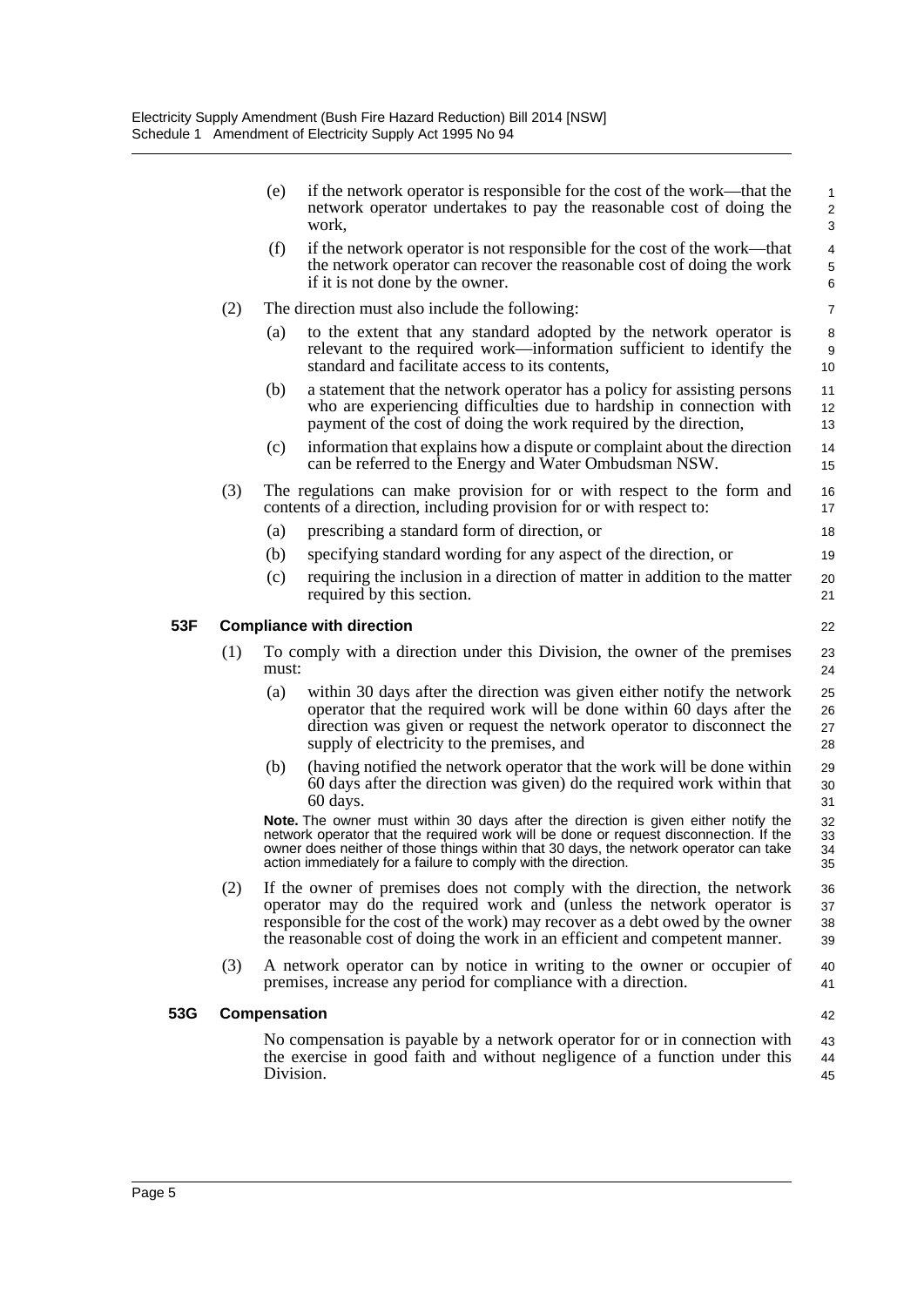#### **53H Effect of other laws**

- (1) An environmental planning instrument under the *Environmental Planning and Assessment Act 1979* cannot prohibit, require development consent for or otherwise restrict the doing on any land of work that is required to be done by a direction under this Division.
- (2) Part 5 of the *Environmental Planning and Assessment Act 1979* does not apply to or in respect of the doing on any land of work that is required to be done by a direction under this Division.
- (3) Work that is required to be done by a direction under this Division may be done on land despite any requirement for an approval, consent or other authorisation for the work made by the *Native Vegetation Act 2003*, the *Threatened Species Conservation Act 1995*, the *National Parks and Wildlife Act 1974* or any other Act or instrument made under an Act.

#### **53I Hardship policy for cost recovery**

14

23

24 25

33 34

35

43

- (1) A network operator must have and implement a hardship policy that has been approved by the Australian Energy Regulator for assisting persons who are experiencing difficulties due to hardship in connection with payment of the cost of works done by the network operator when the person fails to comply with a direction under this Division. 15 16 17 18 19
- (2) The policy must provide flexible payment options for the payment of the cost of works that the network operator is entitled to recover from a person under this Division.  $20$ 21 22
- (3) The policy must be publicly available on the network operator's website.

#### **[2] Section 54 Powers of entry**

Omit section 54 (1) (h). Insert instead:

(h) exercising any function conferred on the network operator by section 48, 49 or 49A or Division 2A. 26 27

#### **[3] Section 55 Notice of entry**

Insert at the end of section 55 (3) (c):

, or (d) if entry is for the purpose of doing work in the exercise of a function under Division 2A.

#### **[4] Section 60**

Omit the section. Insert instead:

#### **60 Compensation**

The network operator or retailer concerned must pay compensation to the owner or occupier of any land in respect of which a power has been exercised under this Division for any loss or damage arising from the exercise of the power but is not so liable to the extent to which the loss or damage arises from: 36 37 38 39

- (a) work done for the purposes of an inspection which reveals that there has been a contravention by the owner or occupier, as the case requires, of any provision of this Act or the regulations, or 40 41 42
- (b) work done in the exercise of a function under Division 2A.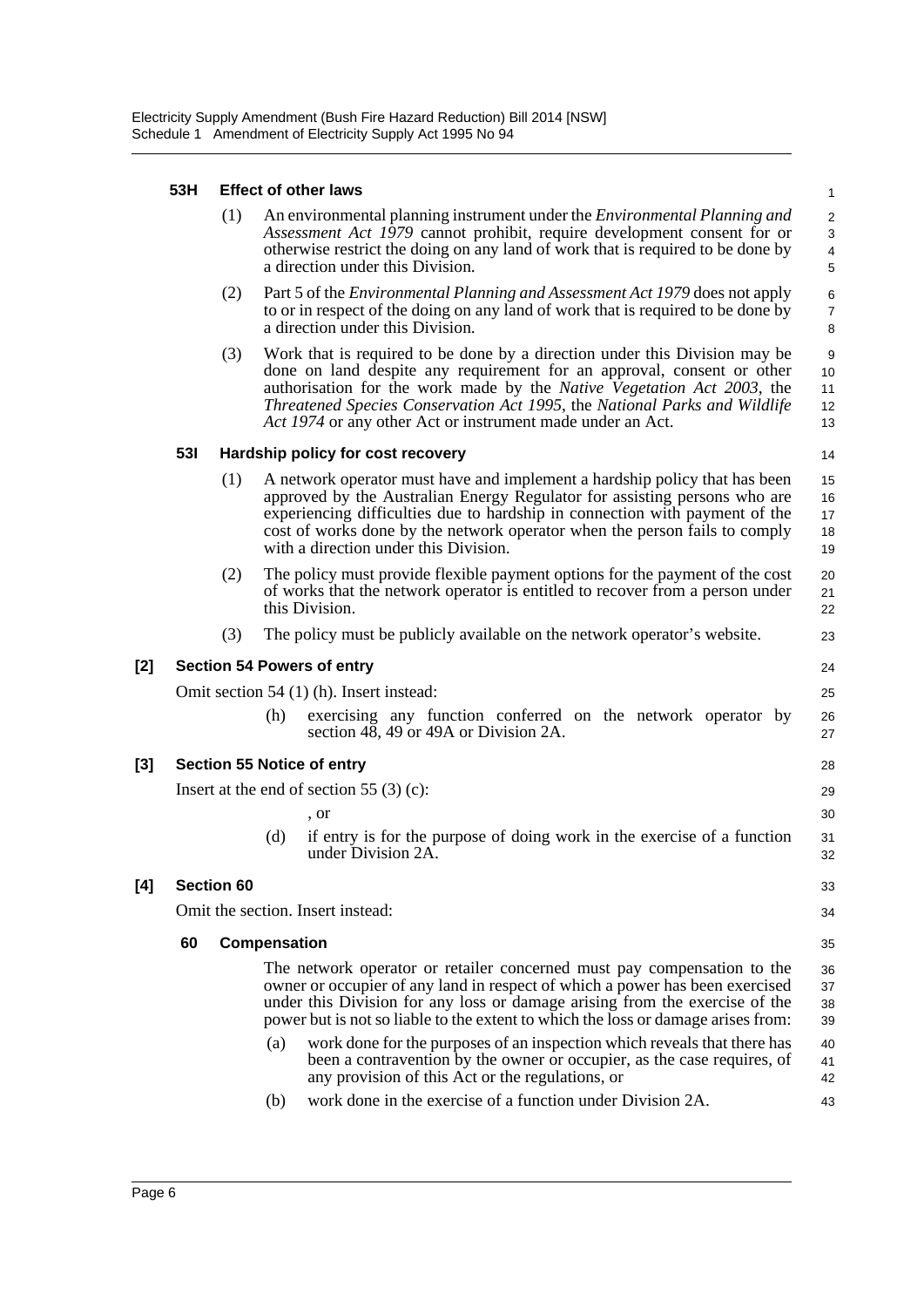### **[5] Section 191 Regulations**

Insert after section 191 (1) (i):

| (i) | the manner in which a notice or other document that is authorised or |  |
|-----|----------------------------------------------------------------------|--|
|     | required to be given by or under this Act is to be given.            |  |

1 2